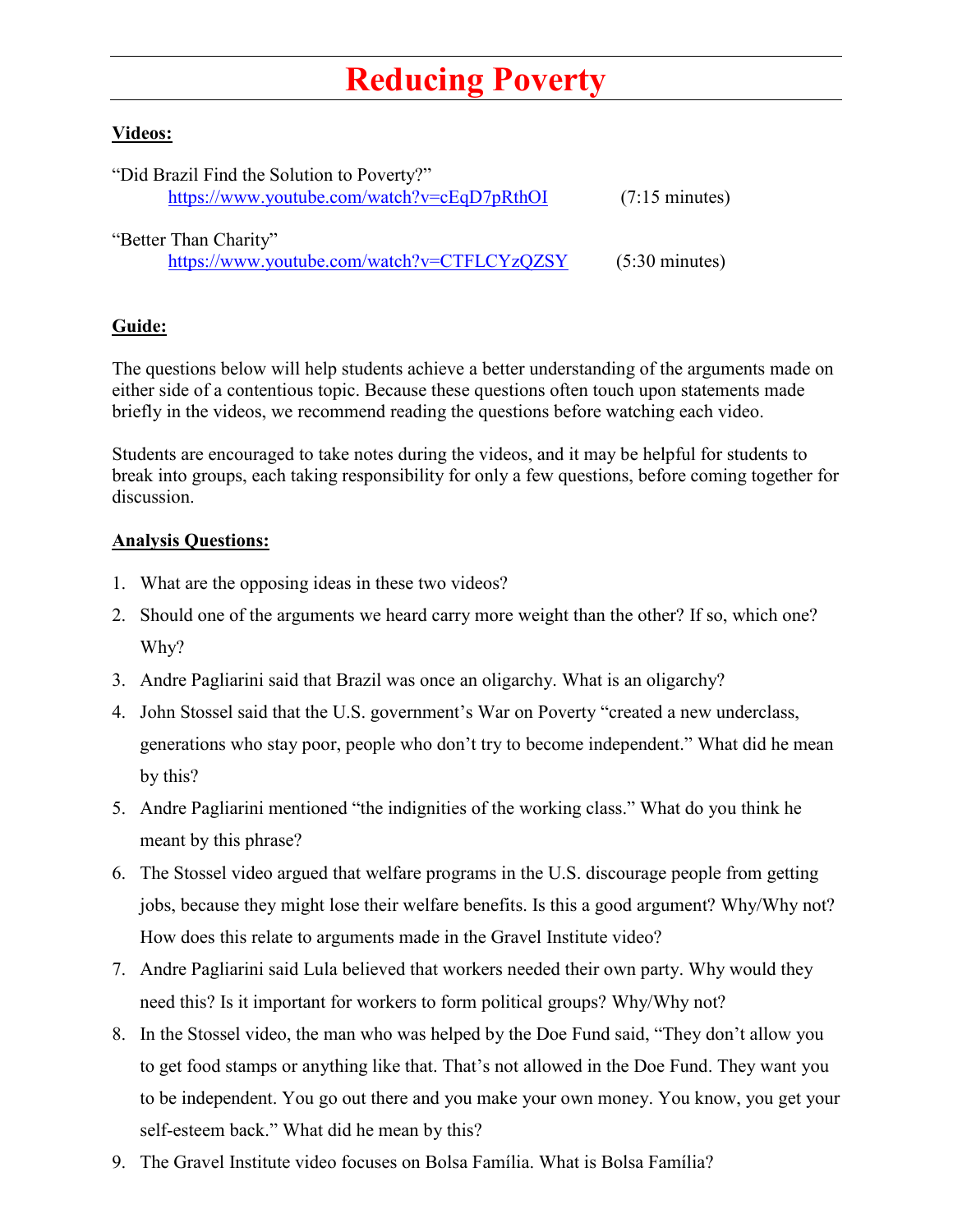- 10. John Stossel said that billionaires often donate money in ways that don't have a positive impact. Why is this? Why isn't the money alone making a difference?
- 11. Andre Pagliarini argued that Bolsa Família found success not by raising the amount of money given to people, but by raising the amount of people to whom money was given. Which strategy do you think would be better? Why would one strategy be more successful than the other?
- 12. Yaron Brook said, "[A]ll of our lives are dramatically better because of somebody like Jeff Bezos." What did he mean by this?
- 13. Andre Pagliarini explained that U.S. President Bill Clinton tried to limit access to welfare programs by adding work requirements and drug tests. Should people have to take drug tests to get access to welfare? Why/Why not?
- 14. John Stossel said that "oddly, what helps the most people most efficiently is greedy, selfinterested capitalism." What did he mean by this?
- 15. Andre Pagliarini said studies have shown that Bolsa Família may have improved educational outcomes for poor children and lowered rates of domestic violence and suicide. How could a welfare program have that kind of impact?
- 16. Yaron Brook said, "Businesses are the most efficient because they have the right incentives, because they won't survive if they're not efficient. Governments have no such incentives, and charities are mixed." What did he mean by this?
- 17. Andre Pagliarini said, "For many Brazilians, Bolsa Família is the most tangible example of the state acting on their behalf. It represents the very promise of citizenship." What did he mean by this? What is the "promise of citizenship"?
- 18. Yaron Brook and John Stossel argued that impoverished people can benefit from wealthy business owners acting in their own self-interest. Is this possible? Can you benefit from other people acting in their own self-interest? Why/Why not?
- 19. Andrea Pagliarini said, "The first step is recognizing that poor people don't become less poor if the government calls them lazy." What did he mean by this?
- 20. Both videos identify negative consequences from instituting barriers to welfare. The Gravel Institute said that it can be humiliating to impoverished people. The Stossel video said it can discourage people from getting jobs, because they could lose their benefits. Is there common ground here?
- 21. Did you have an opinion of how to reduce poverty before watching these videos? If so, what was it? Has your opinion changed? If so, how? What did you learn from either video that affects your views of the debate over addressing poverty?